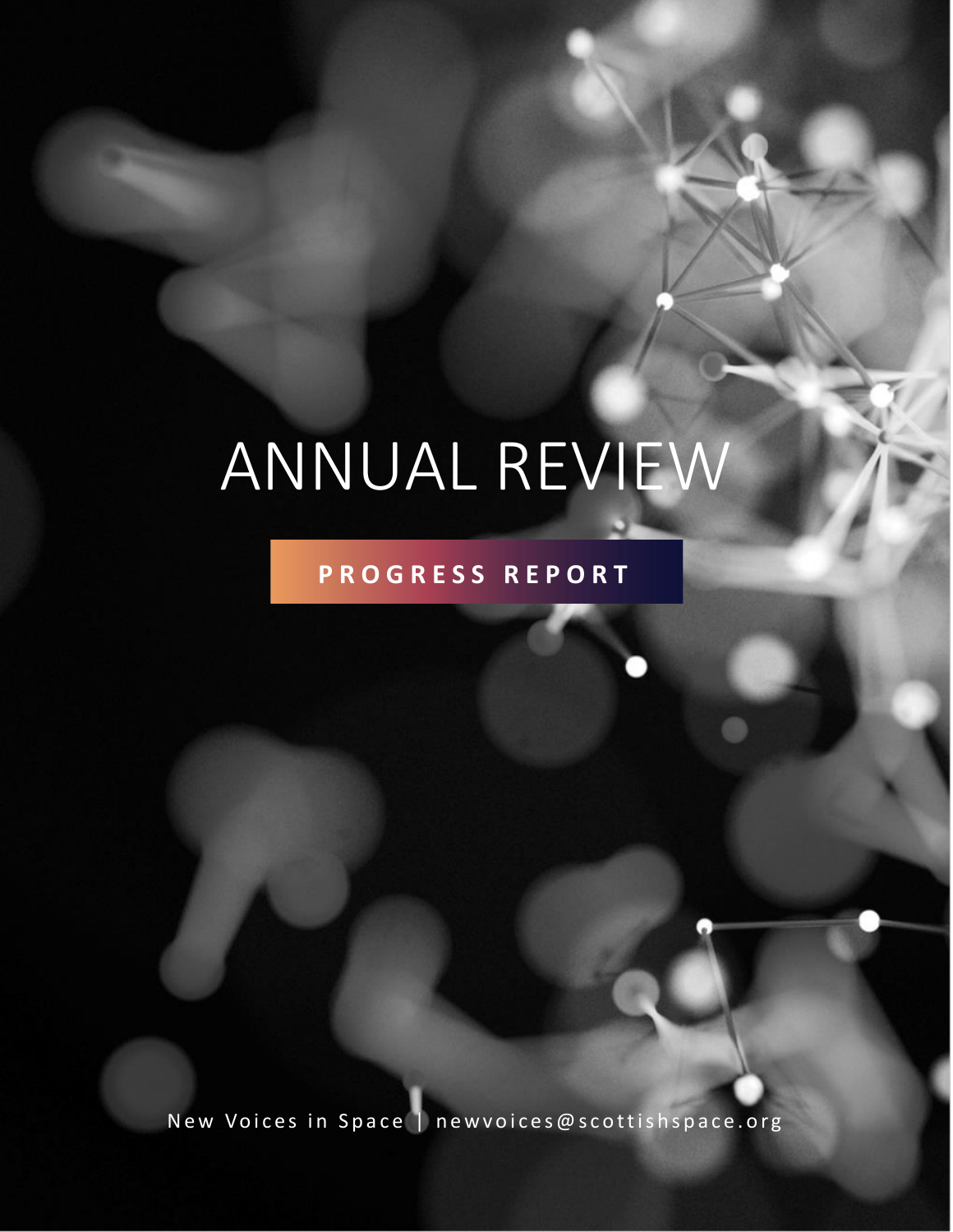## SUMMARY

**One of the key objectives for Scotland has to be making Scotland's space sector more inclusive and diverse. This will be achieved by removing barriers to entry, promoting understanding and encouraging participation. This issue is of course, closely linked to the skills sector and Higher Education.**

**Initiatives designed to target the young must be inspirational, engaging and promote diversity and inclusivity - space is for all and the UK sector needs as much help as it can find to achieve and surpass growth targets. The core principle here is to ensure that no young person thinks that a job in the space sector is out of reach or difficult to enter due to discrimination. When considering the challenges of diversity and inclusivity it is important to think of these terms in their broadest sense. In doing so, we must take into account not only the nine protected characteristics in the Equality Act 2010 (age, disability, gender reassignment, marriage and civil partnership, pregnancy and maternity, race, religion or belief, sex and sexual orientation)[11] but also regional dimensions, neurodiversity, caregiving responsibilities, educational attainment, access to opportunities, access to role models as well as socio-economic factors [12].**

**Inspiring the next generation is of paramount importance as this is where the future of the space industry lies and not just in Scotland but the whole of the UK. One great example of such initiatives that is directly applicable to this report is the NewVoices initiative started by the SSLC and announced at the UKSA's Space2Connect 2021. This valuable project aims to promote inclusivity and diversity throughout the sector by sharing individual success stories and promoting the 'strength through diversity' message via a variety of online platforms such as a website, podcast and virtual events.**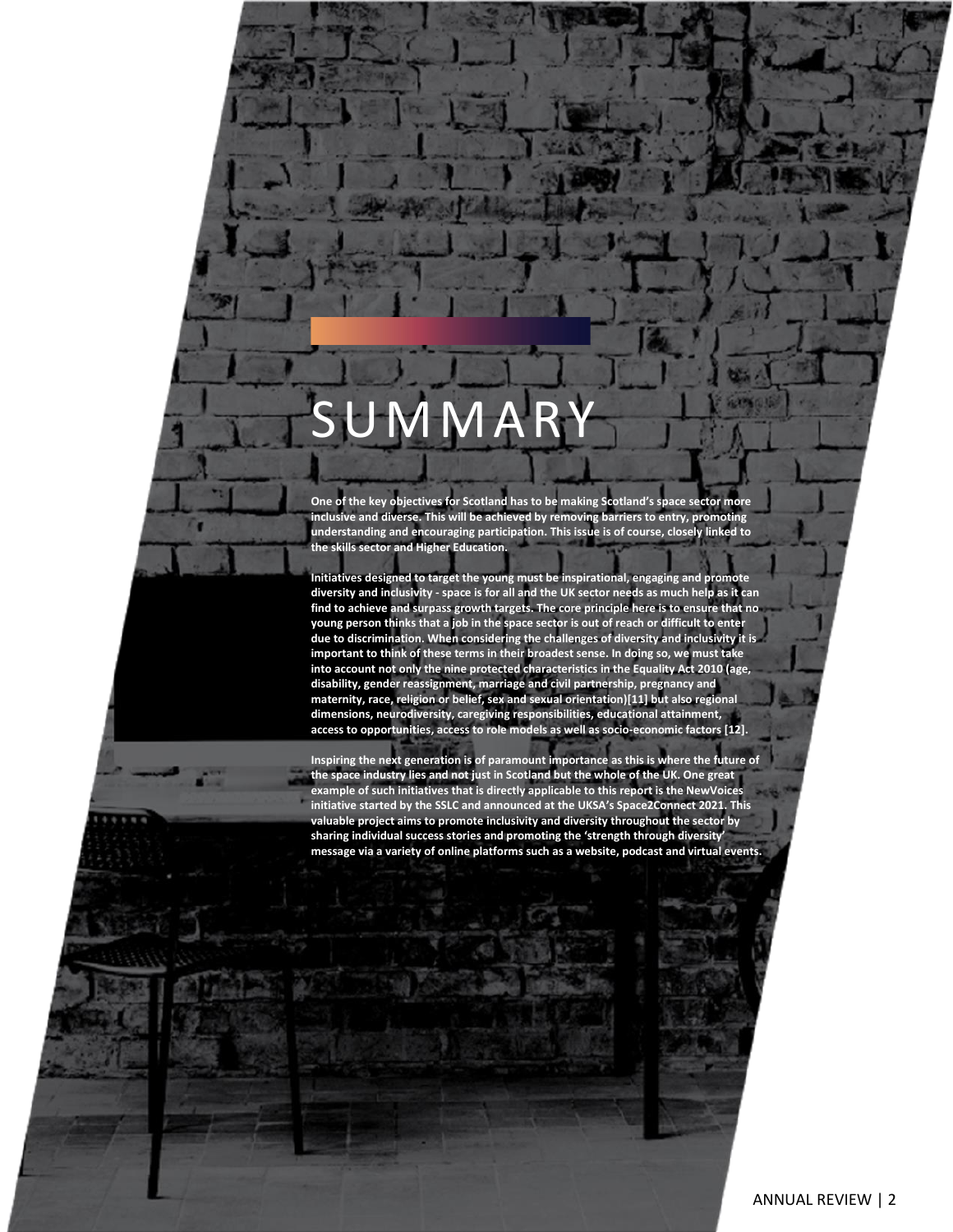### EDI STRATEGY FOR UKSPACE

#### **1. INTRODUCTION**

The Prosperity from Space strategy has already set out a vision for enhanced growth in the UK space sector over the next decade. Published by the Space Growth Partnership on Friday 11 May 2018 (https://www.gov.uk/government/news/uk-space-industry-sets-out-vision-for-growth), the strategy focuses on four sector priorities:

- 1. Earth information services including navigation, analytics and security
- 2. Connectivity services global connectivity anywhere from any device
- 3. In-space robotics for science enterprise, consumers
- 4. Low-cost access to space

The strategy aims to double the value of space to wider industrial activities from £250 billion to £500 billion, generate an extra £5 billion in exports and attract £3 billion of inward investment. The space sector will actively encourage diversity and inclusion in its workforce and interact with 1 million young people per year in a bid to increase interest in careers in Science, Technology, Engineering and Mathematics (STEM).

In 2018 about 13.8% of the UK population was from a minority ethnic background with London having 40% of its population from the Black, Asian & Minority Ethnic (BAME) background. [\(https://www.ethnicity-facts](https://www.ethnicity-facts-figures.service.gov.uk/)[figures.service.gov.uk/\)](https://www.ethnicity-facts-figures.service.gov.uk/).

Facts and figures:

- 1. Space sector productivity is nearly three times the national average, with a skilled workforce creating £140,000 of value per person
- 2. Year-on-year growth is five times greater than the wider economy since 1999
- 3. £415m has been invested by industry in research and development in 2014-15 alone
- 4. 36.4% of turnover is generated by exports
- 5. The space sector has tripled in value since 2000

Even with the above figures, the UK space sector is in a nascent phase providing us with the perfect opportunity to enhance growth by tapping into untapped potential in the UK.

There are currently no diversity data in the UK Space Sector; Ethnic diversity in the public sector data can be seen at [https://www.ethnicity-facts figures.service.gov.uk/summaries/public-sector-workforces](about:blank) and it can be observed that between 2014 and 2018, there has been no significant change.

The Covid-19 pandemic has also uncovered in stark relief the various structural inequalities that exist in our society, especially the lack of or inefficiency of current workplace policies and structures to support workforce who are vulnerable to events such as this. In order to tackle this, an important goal is to address underrepresentation in businesses, as well as academia, within the UK Space environment, ensuring that we have enough voices from various communities driving sustainable change forward.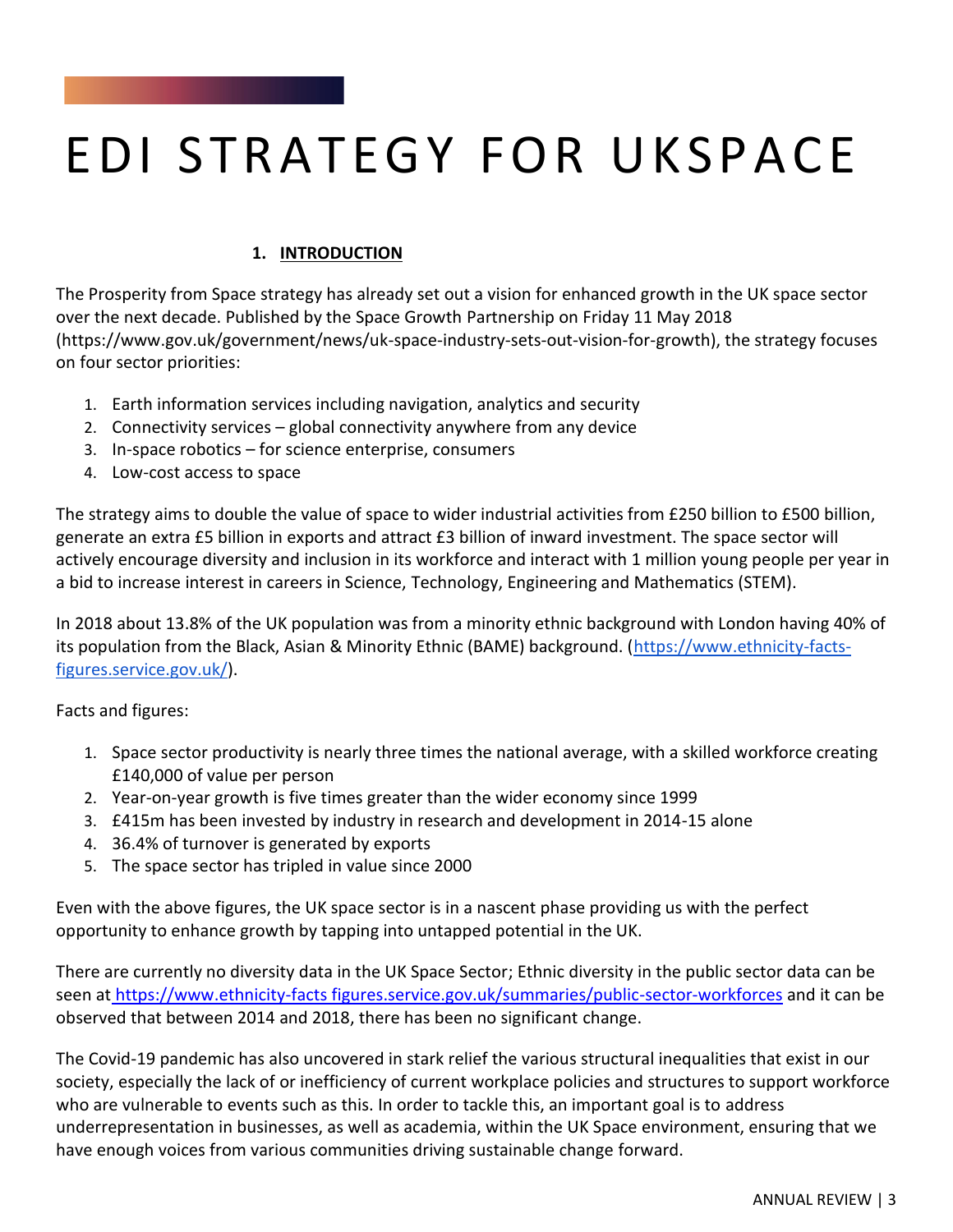#### **2. DIVERSITY AND INNOVATION**

#### *"Innovation equals survival."*

It's well documented that in this age of widespread disruption, companies, countries and in general societies must innovate continuously, in order to avoid stagnation. As part of a study conducted by [Accenture](https://www.accenture.com/_acnmedia/thought-leadership-assets/pdf/accenture-equality-equals-innovation-gender-equality-research-report-iwd-2019.pdf), "it was calculated that global gross domestic product would increase by up to US\$8 trillion by 2028 if innovation mindset in all countries were raised by 10 percent. No matter who or where they are, if people feel a sense of belonging and are valued by their employers for their unique contributions, perspectives and circumstances, they are empowered to innovate more." Employees experience inclusion at work when they feel valued, trusted, authentic, and psychologically safe [\[Catalyst.Org\]](https://www.catalyst.org/research/why-diversity-and-inclusion-matter/) in spite of and because of their varied perspectives and backgrounds.

Numerous research and studies have established that employees in the most equal cultures see fewer barriers to innovating, starting with an appetite for taking on risks and challenges since they are less afraid to fail. An innovative company celebrates everybody's unique ideas, perspectives, and style while making sure to provide support systems which work to remove systemic limitations, bringing everyone to the same level for ease of access to opportunities.

At this time, boosting equality, diversity and inclusion in business innovation is more important than ever. With this in mind, gathering the right data is crucial.. However, this is only part of the puzzle, as we must all work together to interpret the data correctly and implement structural changes and policies until diversity becomes a sustainable mindset.

#### **3. NEW VOICES IN SPACE**

As part of improving Equality, Diversity and Inclusion impact in the UK Space Sector, SSLC has instituted the New Voices in Space (NVIS) working group. Working closely with the rest of SSLC and relevant other organisations within the UK space ecosystem, the group will work to promote Equality, Diversity and Inclusion in the sector, engaging with improving understanding of structures that promote exclusion, and working efficiently with a view towards removing them.

At New Voices in Space, a broad definition of diversity takes into account the nine [protected characteristics](https://www.equalityhumanrights.com/en/equality-act/protected-characteristics) in the **Equality Act 2010** plus regional dimensions, neurodiversity, caregiving responsibilities, educational attainment, access to opportunities, access to role models, as well as socio-economic factors.

To drive these forward, three pillars are identified [\[Accenture\]](https://www.accenture.com/_acnmedia/thought-leadership-assets/pdf/accenture-equality-equals-innovation-gender-equality-research-report-iwd-2019.pdf)

- 1. An Empowering Environment (one that trusts employees, respects individuals and offers freedom to be creative and to train and work flexibly),
- 2. Bold Leadership (a diverse leadership team that sets, shares and measures equality targets openly),
- 3. Comprehensive Action (policies and practices that are family-friendly, support all genders and are bias free in attracting and retaining people).

#### **4. SPACE AGENDA**

NVIS will have the following agenda to feed into the overall EDI initiatives within the UK space and tech sector.

4. Call for Ideas and Nation-Wide competitions: Since a diversity of minds leads to a diversity of ideas and hence statistically more chances of innovation, our proposed solution is to throw open a call for ideas for the UK space sector to its most innovative minds – students and the diversity in this demographic.